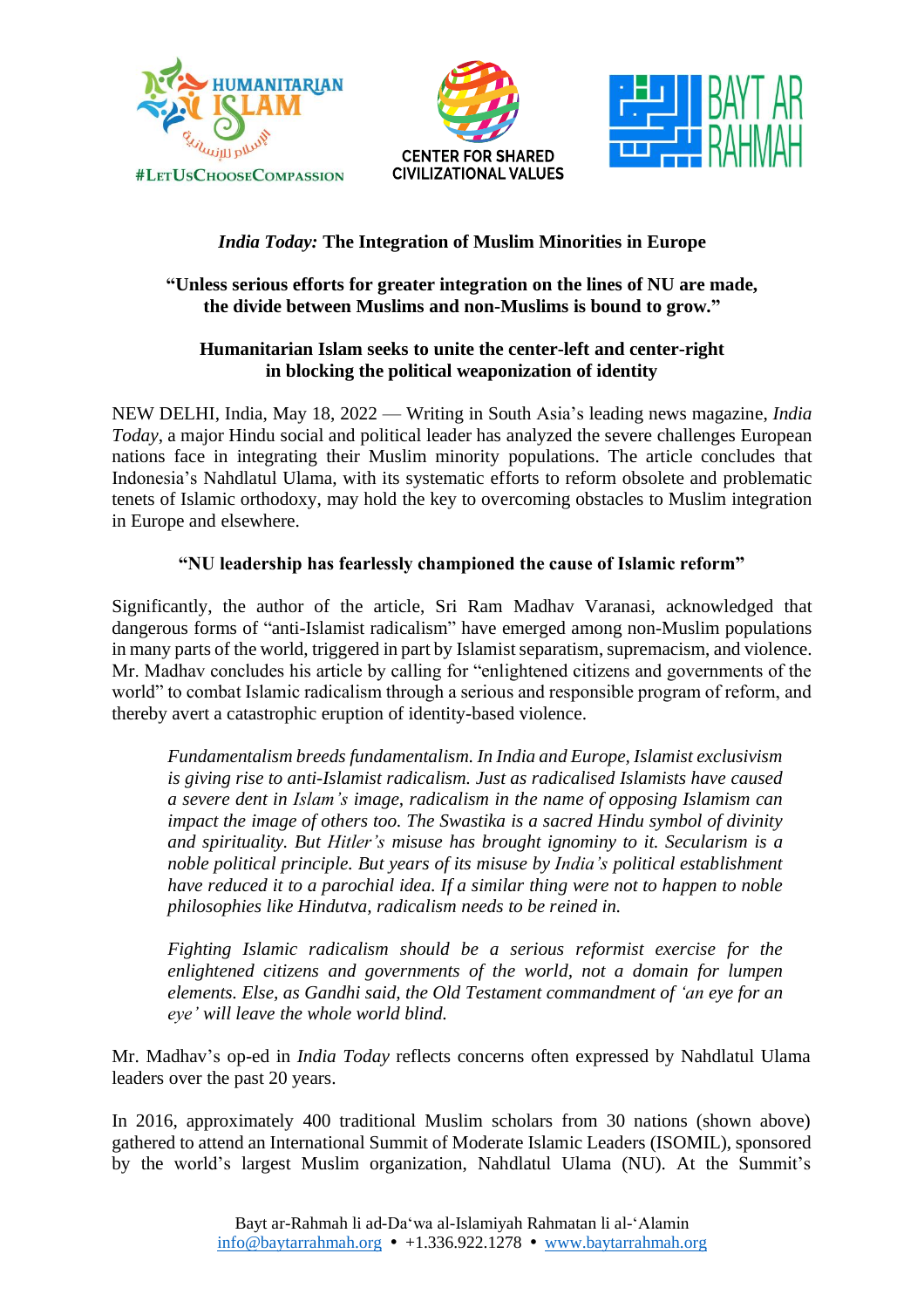conclusion, the NU Central Board promulgated a 16-point [declaration](https://www.baytarrahmah.org/media/2016/Nahdlatul-Ulama-Declaration_05-10-16.pdf) that explicitly identified religious extremism and terror, among Muslims, as "directly contributing to the rise of Islamophobia throughout the non-Muslim world" (point 10); called upon "people of good will of every faith and nation to join in building a global consensus not to politicize Islam" (point 15); and explicitly affirmed that the NU "will strive to consolidate the global *ahlussunnah wal jamaah* (Sunni Muslim) community, in order to bring about a world in which Islam, and Muslims, are truly beneficent and contribute to the well-being of all humanity" (point 16).

In August 2017, in the wake of yet another [devastating](http://www.baytarrahmah.org/media/2017/news.com.au_he-looked-like-my-son_08-20-17.pdf) terror attack in Europe — which killed or injured over 140 on the streets of Barcelona — Germany's leading newspaper published a lengthy [interview](http://www.baytarrahmah.org/media/2017/FAZ_A-Conversation-with-Kyai-Haji-Yahya-Cholil-Staquf_08-19-17.pdf) with Nahdlatul Ulama General Secretary Kyai Haji Yahya Cholil Staquf. Headlined "Terrorism and Islam are Intimately Connected," the interview was placed on the front page of the *Frankfurter Allgemeine Zeitung's* widely-read *Feuilleton* (Arts and Culture) section, which also addresses moral issues that transcend partisan politics. Within hours of its publication, the interview was trending as one of the most popular articles shared in Germany.

Promoted as a *Frankfurter Allgemeine Zeitung* (FAZ) exclusive, the newspaper's internet home page linked to a description of the interview which reads:

*"There is a crystal clear relationship between fundamentalism, terror and the basic assumptions of Islamic orthodoxy," says Kyai Haji Yahya Cholil Staquf, General Secretary of the largest Muslim organization in Indonesia… This is particularly true in regard to the relationship between Muslims and non-Muslims. The position of Muslims vis-à-vis the State and its legal system are also problematic and lead to segregation and enmity. "Too many Muslims view civilization, and the peaceful coexistence of people of different faiths, as something they must combat" says Yahya Cholil Staquf. As a result, the West's growing fear of Islam is completely understandable. And it is essential that people speak clearly about the connection between Islam and terrorism: "The West must stop equating the rational discussion of these issues with Islamophobia."*

What follows is the complete text of Ram Madhav's article, "Integration of Muslims into mainstream societies as equal citizens bothering many nations," which was featured as a lead opinion piece on the home page of *India Today*, whose readership is estimated to be over 8 million.

\_\_\_\_\_\_\_\_\_\_\_\_\_\_\_\_\_\_\_\_\_\_\_\_\_\_\_\_\_\_\_\_\_\_\_\_\_\_\_\_\_\_\_\_\_\_\_\_\_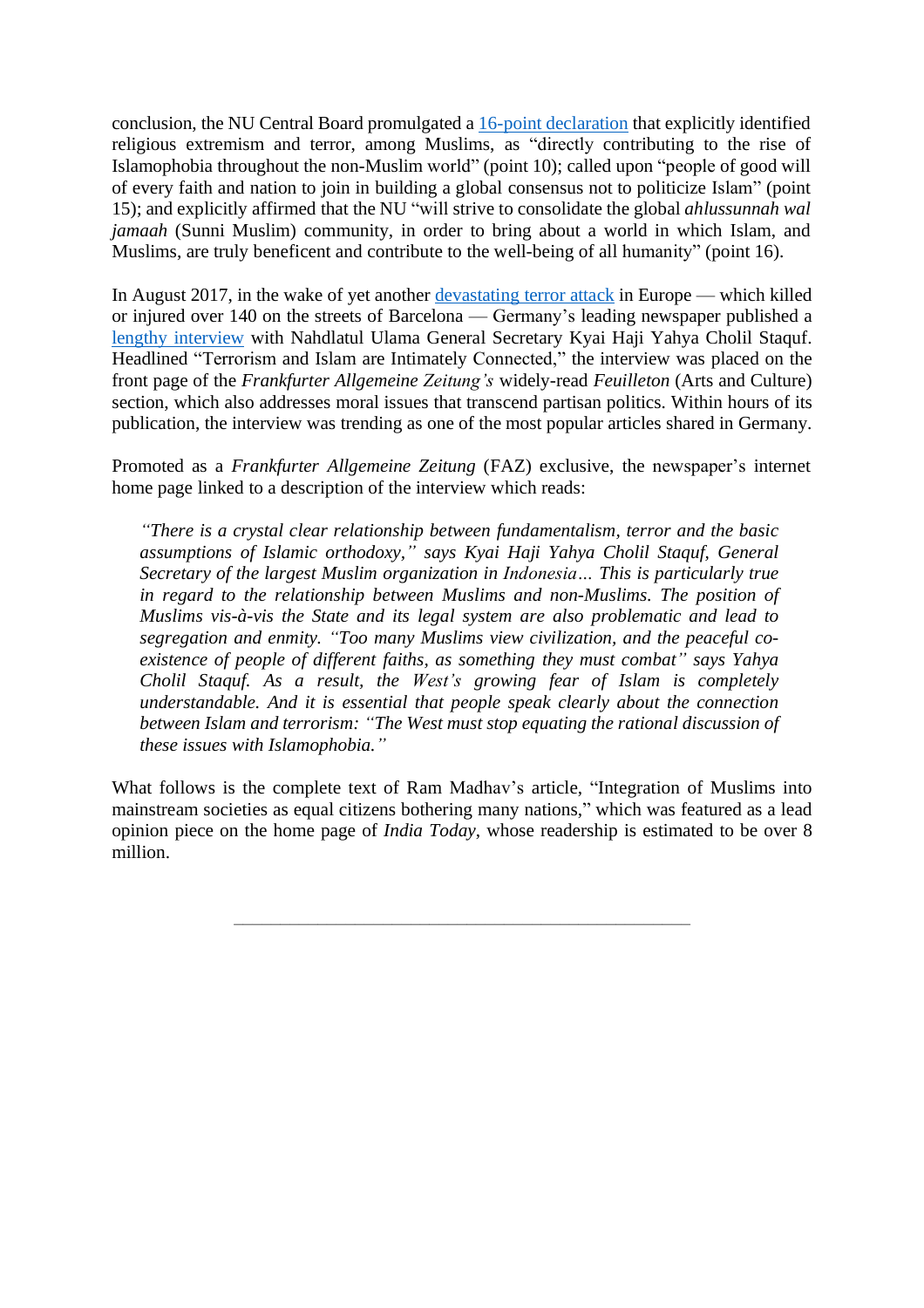

 $\odot$ 



Ram Madhay New Delhi May 18, 2022 UPDATED: May 18, 2022 11:15 IST



# **Integration of Muslims into mainstream societies as equal citizens bothering many nations | OPINION**

#### *The question of integrating immigrant Muslims into mainstream societies as equal citizens is bothering many countries today, writes BJP's Ram Madhav.*

Until a decade or two ago, Sweden, the Nordic country in Northern Europe, was considered one of the safest European destinations. But last year, a German newspaper, Bild, headlined that "Sweden is the most dangerous country in Europe". Today, the country is the second-most dangerous in gun crime numbers, close behind Croatia.

Unregulated immigration and the European Left's fad with romantic doctrines like multiculturalism have turned Sweden into a cesspool of gangsterism and violence in just two decades. Sweden was under a Left-dominated Social Democrat government for almost 30 of the last 40 years, including the last eight years. Unlike its neighbours — Finland, Norway, and Denmark — that took a hardline stance against immigration, Sweden's rulers allowed the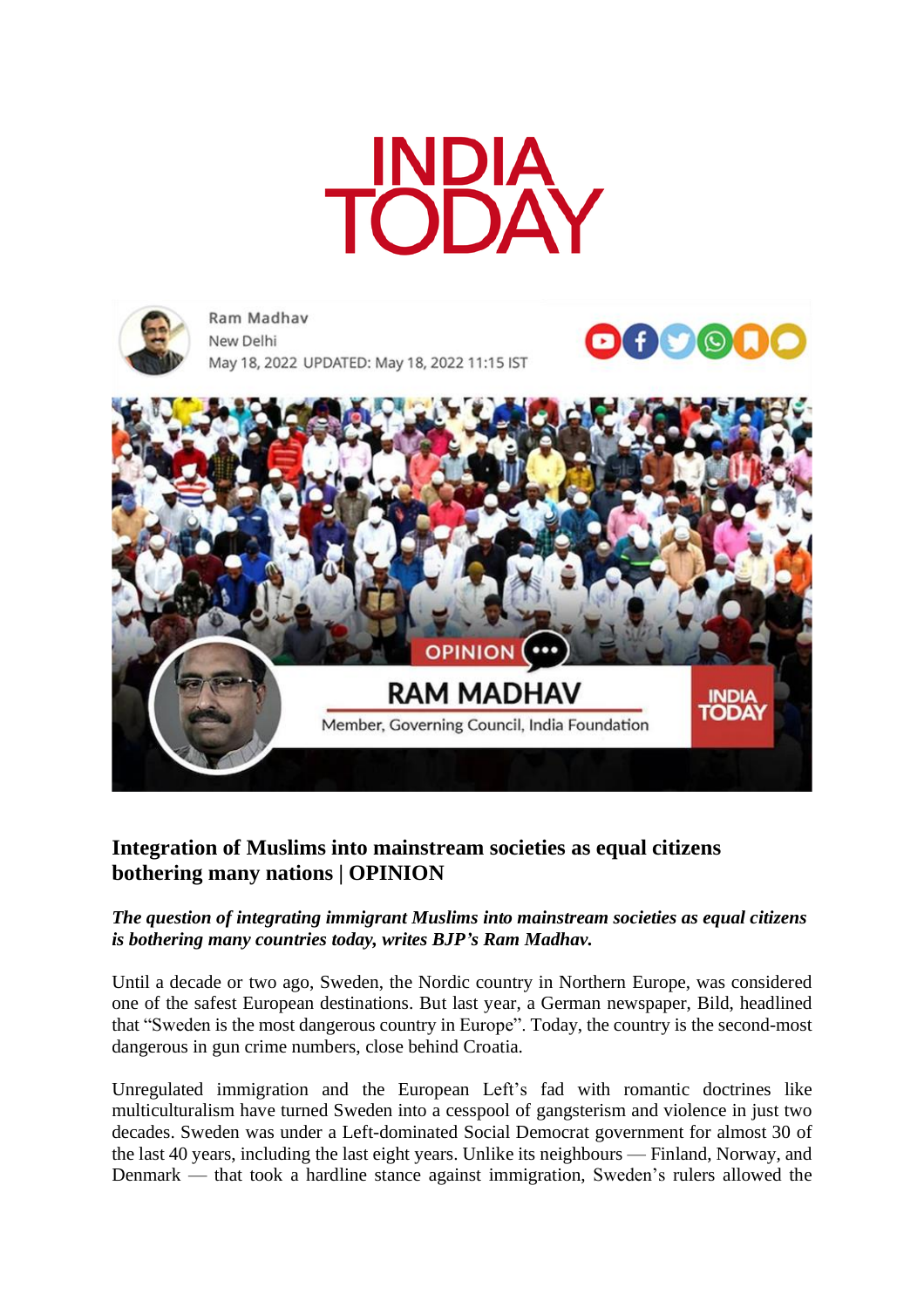influx of immigrants. The result was that in a country of 10 million, every fifth person is an immigrant, a number unusually high for any European country.

Sweden's Left-leaning leadership is now feeling the heat. After a series of riots by immigrant gangs rocked the country during Easter holidays in mid-April, Prime Minister Magdalena Andersson admitted that decades of romance with multiculturalism have only resulted in the failure of integration of the immigrants into Swedish society.

Segregation has gone so far that we have parallel societies in Sweden. We live in the same country, but different realities. Integration was poor, and alongside, we have experienced intense immigration," Andersson rued.

Conner Rousseau, a prominent Vooruit (a Left social-democratic party) leader from Belgium, rang alarm bells when he declared that multiculturalism has failed. "When I drive in some areas, I don't feel like I am in Belgium," Rousseau complained recently.

Leaders, such as Germany's Angela Merkel and France's Immanuel Macron, have held similar views for many years. Merkel called multiculturalism a "life lie" and a "sham" as it led to "parallel societies". After a series of attacks rocked his country, France's Emmanuel Macron came down heavily against Muslim separatism promising to take action against foreign training of Imams and imposition of Halal menus in cafeterias. "Our model is universalist, not multiculturalist", Macron argued.

The question of integrating immigrant Muslims into mainstream societies as equal citizens is bothering many countries today. Rising lawlessness, street violence and gangsterism, mushrooming growth of madrasas and Arabic schools, increasing insistence on speaking in Arabic, wearing head-to-toe Burqa and occupying large public spaces for daily prayers have been seen by many in the West as deliberate acts of defiance to nation-state ideology.

All this is leading to a rise in reactionary Right-wing politics in several European countries. But the Islamists and their apologists refuse to address the integration question. Instead, they dub the reaction as xenophobia or Islamophobia. The Islamic bloc has even succeeded in getting a resolution passed at the United Nations against so-called Islamophobia. Amb. Tirumurthy, India's Permanent Representative to the UNGA, forcefully pointed out that all religions are victims of various phobias and hence no one religion can claim exclusive victimhood in the name of Islamophobia.

More importantly, this victimhood politics shouldn't preclude Islamic society from looking seriously inwards. Macron's important suggestion of remaking the religion itself into an "Islam of Enlightenment" should be the need of the hour.

Christianity had undergone a similar reformation several centuries ago, the first trigger for which was Martin Luther's revolt against the Catholic Church in 1517 through a document famously known as The Ninety-Five Theses. The time has come for Islam to have its reformation.

One country that presents an interesting and emulative example is Indonesia, which also happens to be the world's largest Muslim country. Indonesia has largely insulated its almost 240 million Muslim population from radical Islamist ideologies. It is the world's third-largest democracy too, proving that Islam and democracy can go together.